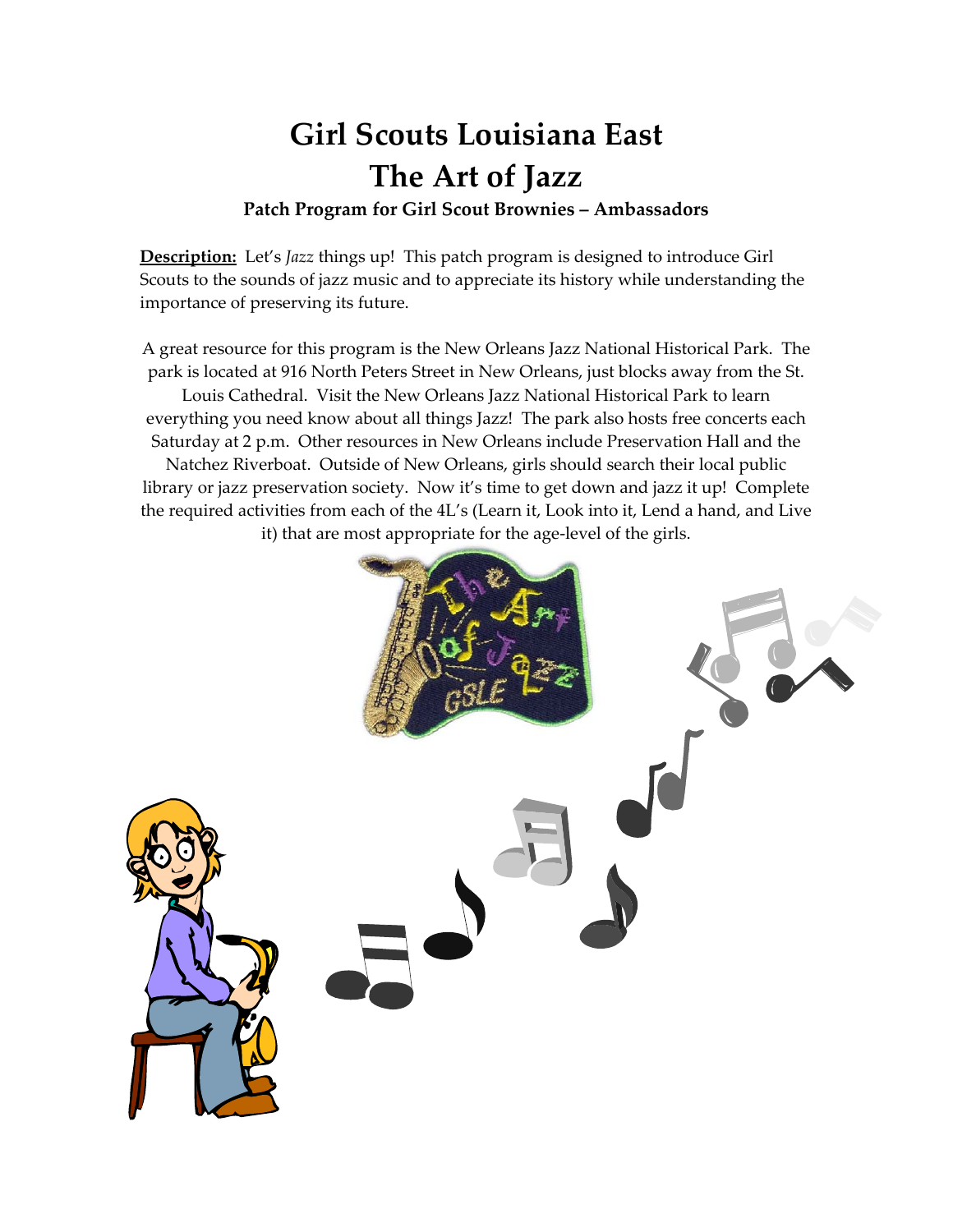## **Learn It:**

*(Complete any two [2] of the following four [4] trumpets)*

**\_\_\_\_\_\_Answer each of the following questions pertaining to New Orleans Jazz Heritage (questions supplied by the New Orleans Jazz National Historical Park):**

a) Describe the role of each of the following instruments in a traditional New Orleans Jazz Band: trumpet, clarinet, and trombone.

b) Name 3 women that were involved in New Orleans jazz history and write one sentence about each.

c) Find out how a musician who was interviewed by the New Orleans Jazz NHP (as part of the park's oral history project got) started playing music or received their first lesson. Hint: there is an oral history viewing station at the park's visitor center.

d) What roles do the rhythm section instruments of drums, piano, bass, and guitar (or banjo) play in a New Orleans jazz band?

e) Explain why New Orleans is often described as a cultural gumbo. Why do you think this cultural richness sets the stage for jazz music to be born in New Orleans?

**\_\_\_\_\_\_List the 5 most common instruments found in a jazz band and describe the sounds made by each.**

> a) b) c) d)

e)

**\_\_\_\_\_\_Describe the difference between jazz and ragtime.**

**\_\_\_\_\_\_Draw a picture of your favorite jazz musical instrument then point out details about how the instrument works as you describe your instrument to your troop.**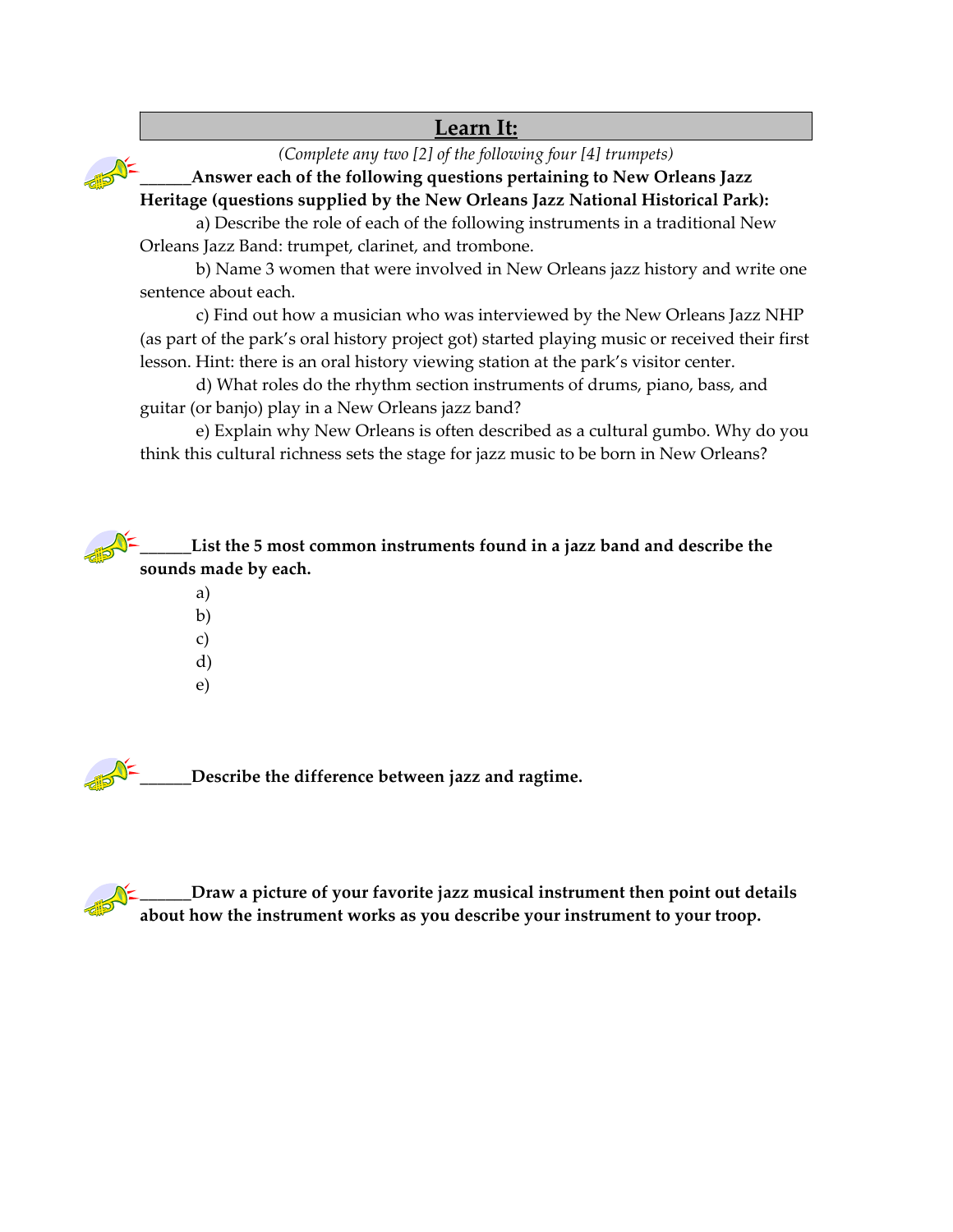## **Look into It:**

*(Complete any two [2] of the following four [4] trumpets)*

**\_\_\_\_\_\_Conduct a face‐to‐face interview with a jazz musician. Ask such questions as: What is your favorite instrument and why do you prefer it over others; Why did you choose jazz over other styles of music; How often do you practice; What is your most rewarding experience from playing jazz.**



**\_\_\_\_\_\_Watch a live Jazz concert.**

**\_\_\_\_\_\_Write a detailed summary about any three of the following jazz legends: Louis Armstrong, Miles Davis, Charlie Parker, Billie Holiday, Ornette Coleman, Duke Ellington, and Benny Goodman. Present your summary to your troop.**

**\_\_\_\_\_\_Name the notes on a musical staff and recognize the different notes used in popular jazz music.**

**Lend a Hand:** 

*(Complete one [1] of the following three [3] trumpets)* **\_\_\_\_\_\_Volunteer 3‐5 hours at your local library, music preservation hall, or other source for the promotion of jazz music or heritage.**

**\_\_\_\_\_\_Collect an assortment of various jazz albums, compact discs, artwork and other pieces to donate to your local nursing home or library. Be sure to contact the business first to see if this is something they would accept. When presenting your collection to the business, describe the importance of the preservation of jazz music.**

**\_\_\_\_\_\_Help a jazz musician to clean or maintain his/her favorite instrument and become familiar with how detailed maintenance will prolong the life of the instrument and provide for a better sound.**